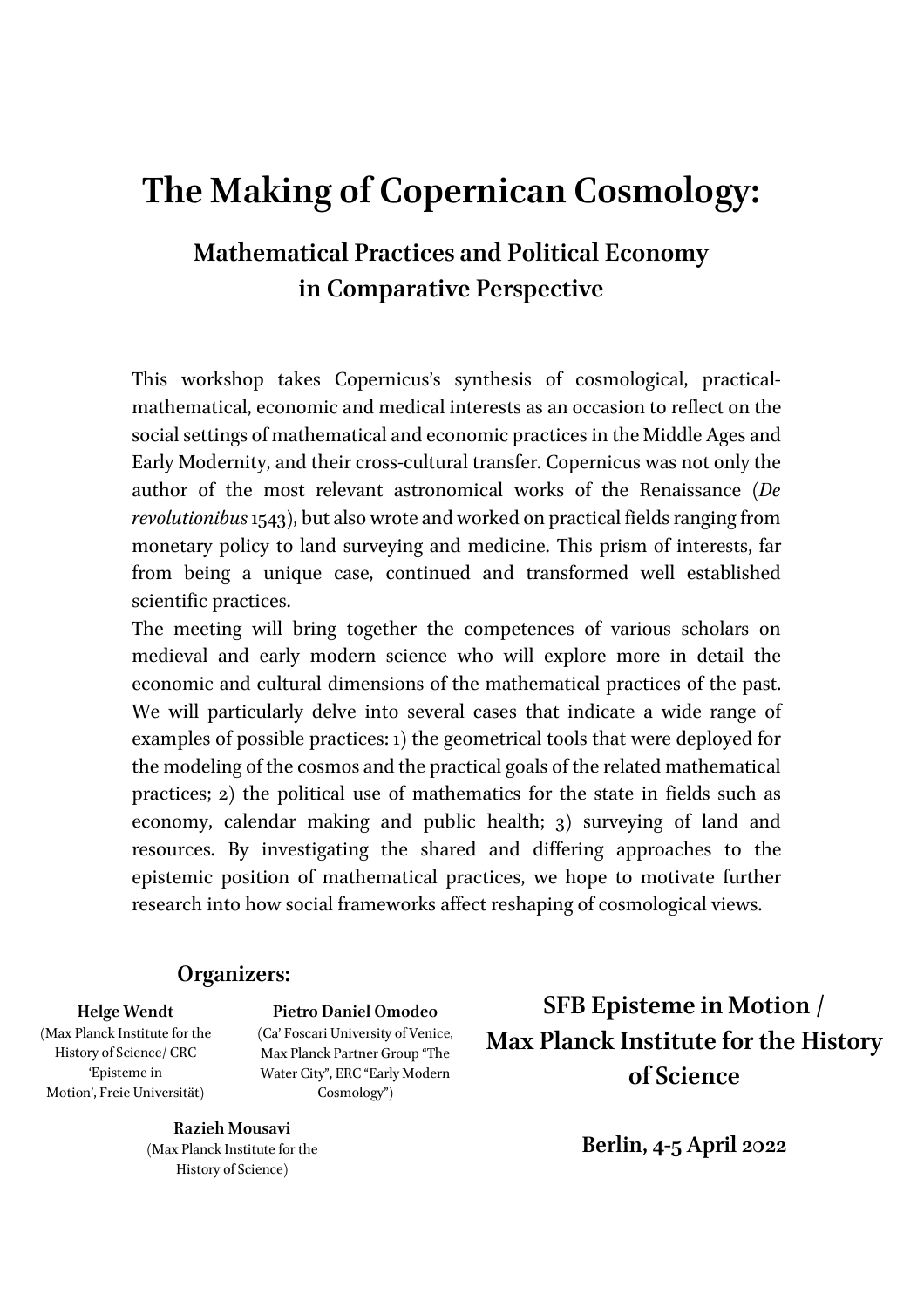### Titles and Abstracts

(in order of presentation)

#### *Petitiones quas axiomata vocant*: A Note on Copernicus' Epistemology of **Mathematics**

Alberto Bardi (Tsinghua University, Beijing)

Seven unproved assumptions are provided in the introduction of the brief Copernican treatise entitled Nicolaus Copernicus' draft on the models of celestial motions established by himself, better known as *Commentariolus* (ca. 1515). Briefly, they deal with the renowned Copernican hypothesis of considering the Earth in motion and the Sun, not affected by motion, near the center of the universe. Although Copernicus has decided to omit the proofs for the sake of brevity (proofs will appear later in *De Revolutionibus*), the deductions in the *Commentariolus* are supposed to be drawn from the initial seven assumptions. Copernicus refers to them with the Latin word *petitiones* and apparently understand them as an equivalent of *axiomata* (axioms) (Lat. [...] *petitiones quas* axiomata vocant). The nature and the logic of those assumptions have triggered debates among scholars. Notably, Swerdlow claimed that Copernicus has called them incorrectly as axioms and has made more assumptions than were necessary, pointing out problems of internal logic and axiomatic rigor. Rosen, in reply to Swerdlow's interpretation, defended Copernicus' choices and charged Swerdlow of anachronism. Later on, Goddu, Vesel, Lerner, Segonds, and others provided further interpretations of Copernicus' assumptions. This paper examines Copernicus' seven assumptions and provides a new interpretation.

#### The Relations between Oresme's Astronomy and his Monetary Theory

Philippe Debroise (Université Paris Diderot, Paris) Murtaza Chopra (Hebrew University)

For the historian Jacques Le Goff, the creation of european universities launched the existence of a new character, the «intellectual». Mixing scientific achievements and political engagement, Nicole Oresme would surely be a good example of this novelty. On one side, he made himself famous until today for his geometrization of natural motion and any intensive phenomena, his doctrine of ratios of ratios anticipating logarithms, his strong argumentation in favor of the hypothesis of a diurnal terrestrial motion. On the other side, he wrote a celebrated treaty on money in the middle of the Parisian turmoil during the 1350s to defend stability of currency, and actively participated to a campaign of translation of Aristotelian treatises at the request of the King, and commented extensively the *Politics* of Aristotle. But can we establish a relation between those two kinds of activities, theoretical and political, contemplative and active?

We will argue that indeed one cannot be well understood without the other. Our talk will be divided in two main parts, one theoretical, the other historical. We will argue that Oresme's scientific and political views are motivated by a same concern, the clearness of judgment in a world essentially made of variations.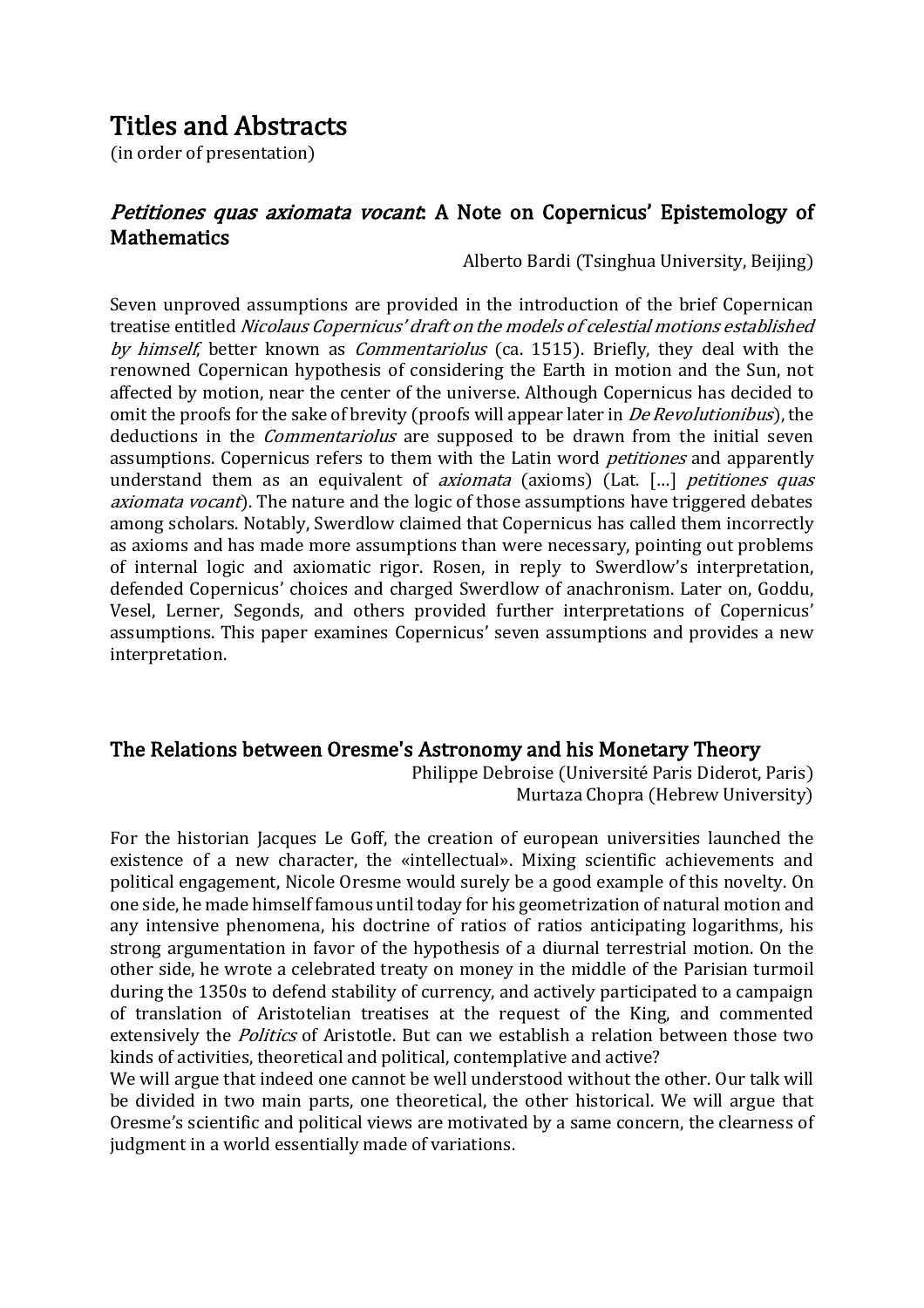#### Citing Copernicus in early modern works with astrological content: Catholic cases

Tayra Lanuza-Navarro (Università Ca' Foscari, Venice)

Abstract: TBA

### Natural Philosophy and Astronomy in the Arabic Tradition and Copernicus

Paul Hullmeine (BadW, Munich)

Ptolemy starts his *Almagest* with the well-known epistemic distinction between mathematics and natural philosophy. While the mathematical sciences including astronomy offer certain knowledge and decisive proofs, physics provides us only with conjectural knowledge because it deals with ever-changing objects and qualities. This concept is crucial in order to understand both of Ptolemy's most cosmological treatises, namely the *Almagest* as well as the *Planetary Hypotheses*, because it enables Ptolemy to arrive at a cosmological system that is in his view 'most probable', although not all aspects of it can be demonstrated solely by mathematics. After a summary of important examples from Ptolemy's works, this talk will investigate how this epistemic relation was debated from Ptolemy up to the Copernican tradition. For example, we see an awareness of the conjectural status of some of Ptolemy's own doctrines already in Late Antiquity, most notably Proclus. In a next step, the talk will briefly summarize different positions on the relation between Ptolemaic astronomy and physics in the medieval Arabic tradition, before it proceeds with the reception of Copernicus' claim on heliocentrism. In this way, the presentation will compare the arguments on the physical status of astronomical hypotheses both in the context of Ptolemaic as well as Copernican astronomy.

### Pre-Copernican Islamic and Latin Approaches to the Immobility of the Earth: Connections and Controversies

Razieh S. Mousavi (MPIWG, Berlin)

Most studies on the question of the stillness of the Earth at the center of the universe in pre-modern astronomy have focused on philosophical and theological foundations of negation arguments without attempting to provide a coherent history of formation and development of these debates. The present paper reviews a series of intellectual and public accounts of the stationary Earth in pre-modern Islamic and Latin traditions and shows how the synthesis of cultural and experimental elements shaped the discussions and attitudes toward immobility of the Earth from a cosmological perspective.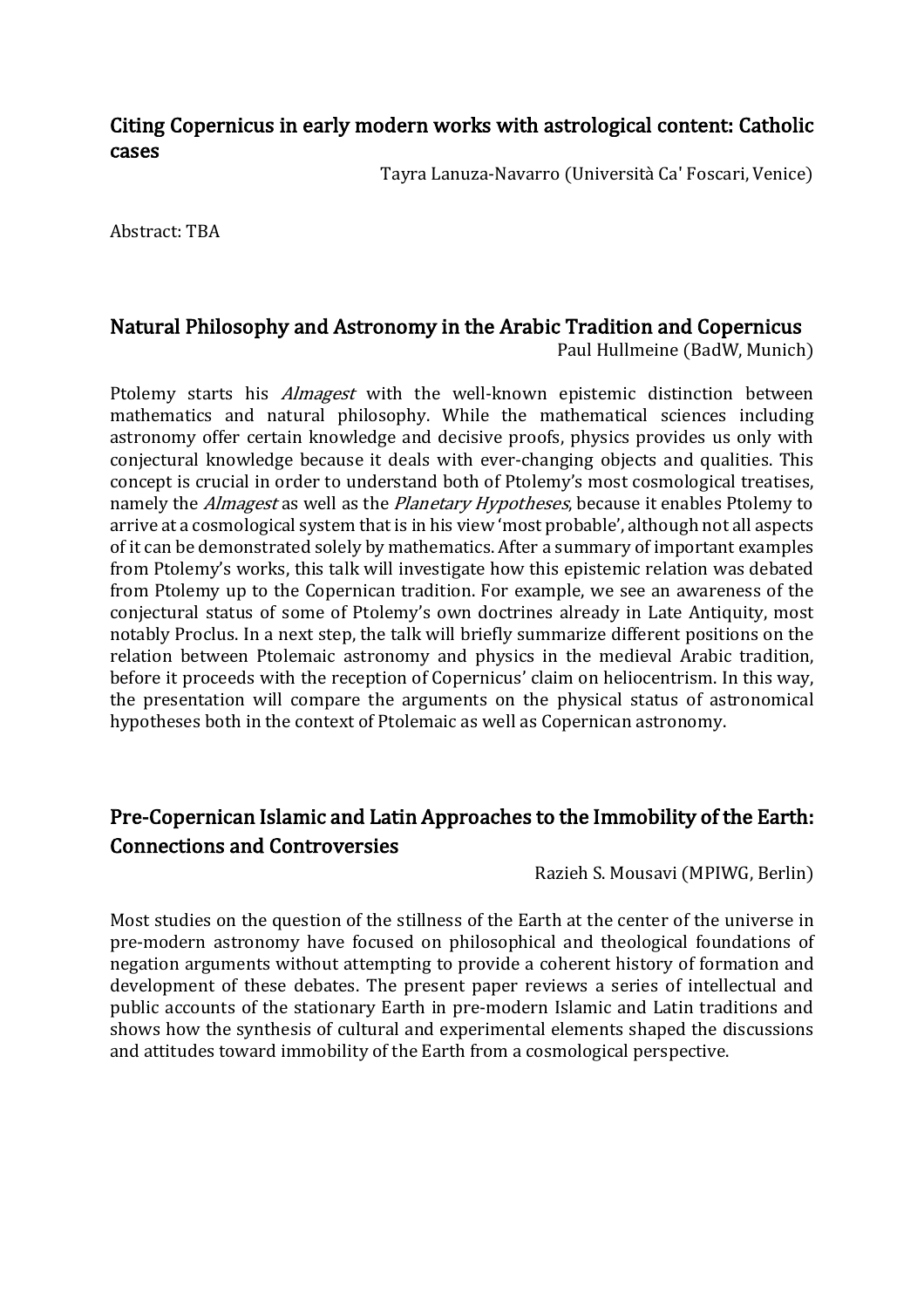#### The Politics of Invariance in the mathematics of Copernicus

Pietro D. Omodeo (Università Ca' Foscari, Venice) Senthil Babu (French Institute of Pondicherry)

Nicolaus Copernicus has often been taken as a model of purely speculative science, sometimes in connection with theological and Platonic views on harmony and cosmological perfection. A. Koyré and T. Kuhn emphasized the significance of the 'Copernican Revolution' as a revolution of thought, even a *spiritual* one. In this essay, we take a different stance and argue for the practical and political relevance of Copernicus's science. We do this by closely looking at the practical sources of his scientific endeavor and his economical thought, and show how the latter reverberates throughout his approach, including mathematical astronomy. We begin with a reassessment of the practical dimension of his astronomical research in connection with the problem of the calendar reform. Although this theme has already been addressed in the secondary literature, we think that this has been done in an unsatisfactory manner, as we ought to move beyond its typically biographical treatment and the anecdotic understanding of this issue. We claim that problems of practice did not only constitute an extrinsic motivation to Copernicus's astronomy but determined his research agenda, the main astronomical problems to be dealt with, and the manner his work was presented (including his heliocentric theory), notably by his pupil, G.J. Rheticus. We then engage with an analysis of Copernicus's writings on money. In them, he addressed crucial problems, such as the function of monetary standards and inflation, with the eye of an administrator and politician who was concerned about the societal tensions of the time. We briefly consider the broad historical context which connects Copernicus's Prussia and Poland to the rise of Capitalist economic relations in connection with paramount changes in European and global society. They ranged from Iberian colonialism to the introduction of massive quantities of gold and precious resources from the Americas, the disruption of the lives of the weaker classes as well as widespread and organized peasant revolts. We further argue that the political epistemology underlying Copernicus's economic treatises was physicomathematical in the early-modern sense of both terms, because it aimed to determine the so-called *propter quid*, that is, the *causes* and *effects* of the *quia*, that is, mathematically quantifiable (economic) phenomena. But it was also a medical epistemology. In line with his education and practice as a physician, Copernicus inferred the causes (ultimately, a wrong monetary politics) of societal unbalances from 'symptoms' of disorder (e.g., the mounting prices of bread) in order to prescribe a *political* cure (the necessity of monetary standards that make transactions speculations impossible). We conclude with a general consideration of the practical and political import of mathematical abstraction in Copernicus's work in general.

#### Copernicus's Monetae cudendae Ratio and the Scholarly State-of-the-Art

Jonathan Regier (Università Ca' Foscari, Venice)

The purpose of this talk is to examine Copernicus's *Monetae cudendae ratio* according to the most recent scholarship on the history of medieval and early modern coinage practices. I would then like to connect these observations to questions of economic and